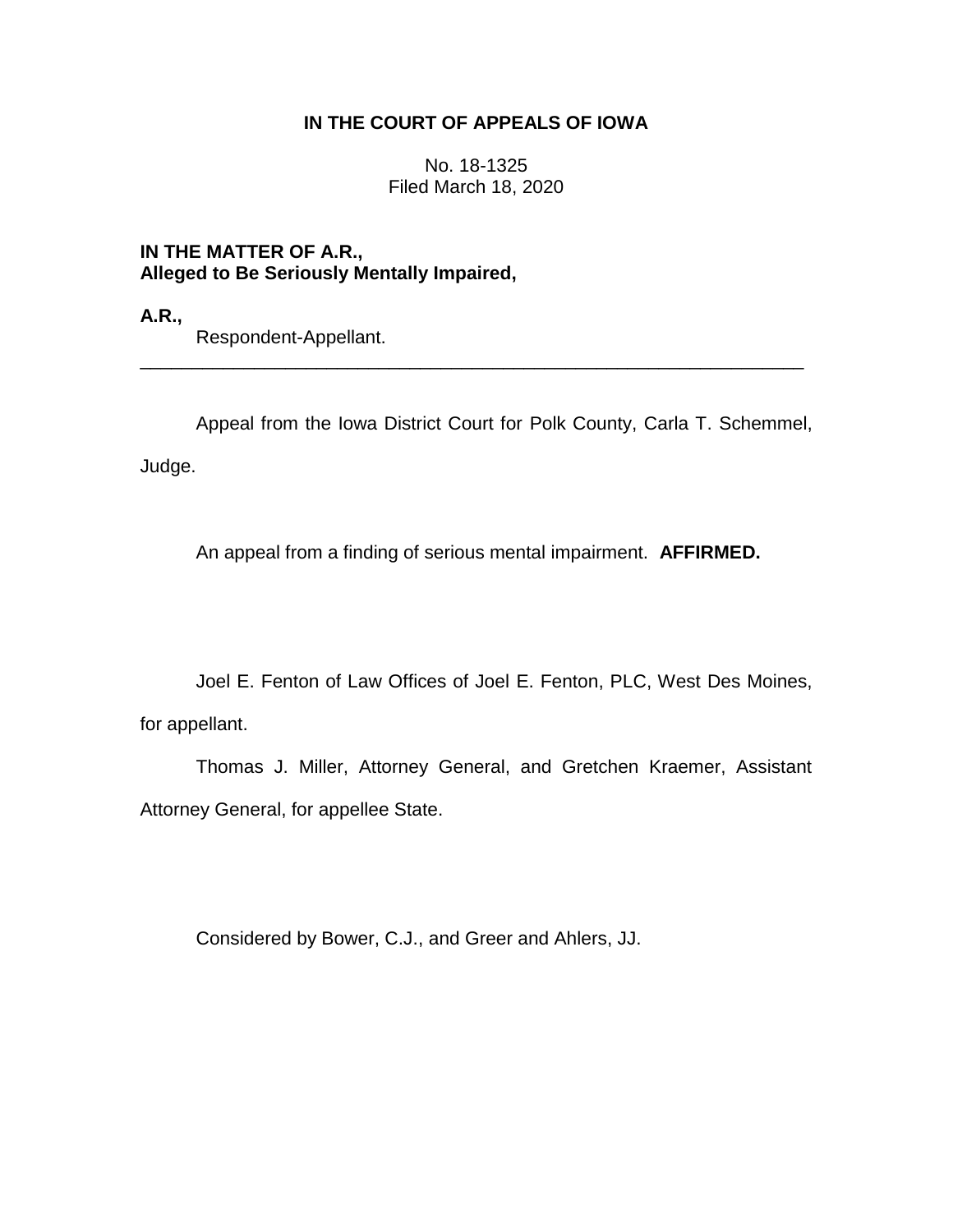## **BOWER, Chief Judge.**

A.R. appeals the district court's finding of serious mental impairment. A.R. challenges the sufficiency of the evidence to establish she posed a risk of emotional or physical danger to herself or others. Finding no reason to disturb the court's ruling, we affirm.

"We review challenges to the sufficiency of the evidence in involuntary commitment proceedings for errors at law." *In re B.B.*, 826 N.W.2d 425, 428 (Iowa 2013). An allegation of serious mental impairment must be proven by clear and convincing evidence. Iowa Code § 229.13(1) (2019). "Clear and convincing evidence is less burdensome than evidence establishing proof beyond a reasonable doubt, but more burdensome than a preponderance of the evidence." *B.B.*, 826 N.W.2d at 428. "It means that there must be no serious or substantial doubt about the correctness of a particular conclusion drawn from the evidence." *Id.* (citation omitted).

"[T]o find a person is seriously mentally impaired, that person must first be found to be 'afflicted with a mental illness,' and consequently 'to lack sufficient judgment to make responsible decisions with respect to his or her hospitalization or treatment.'" *Id.* at 432 (citation omitted). Moreover, the person must be likely, if allowed to remain at liberty, to inflict physical injury on herself or others or to inflict serious emotional injury "on members of the person's family or others who lack reasonable opportunity to avoid contact with the person with mental illness." Iowa Code § 229.1(20); *B.B.*, 826 N.W.2d at 432. While the elements of serious mental impairment must be established by clear and convincing evidence, the district court's factual findings are binding on appeal if they are supported by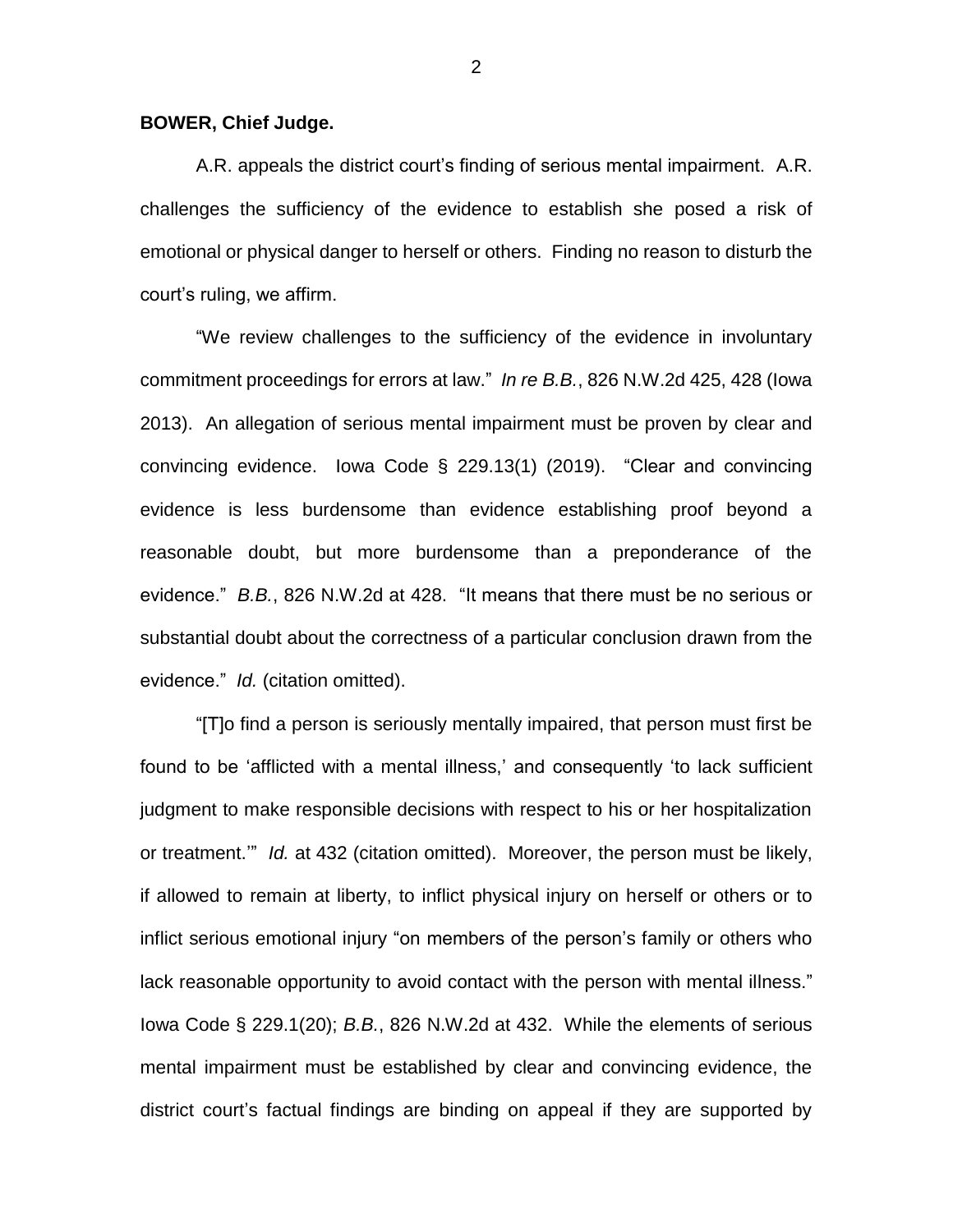substantial evidence. *In re J.P.*, 574 N.W.2d 340, 342 (Iowa 1998). "Evidence is substantial if a reasonable trier of fact could conclude the findings were established by clear and convincing evidence." *Id.*

A.R. is a veteran and was previously hospitalized in 2014 for bipolar disorder. She had also been diagnosed with other mental-health disorders.

In June 2018, A.R. called 911 asking the police for assistance in locating her husband, claiming he was a prince and she a princess. A.R. stated "incidents will occur" if the FBI was not called. She had slept three hours in the prior seven days and was not taking prescribed mental-health medication. The application alleging serious mental impairment noted, "She continues to state we are not taking her seriously and something will happen." Dr. Margo Shultes von Schlageter's report upon A.R.'s hospitalization noted "three children in her care that are not accounted for, not mentioned by patient, possibly in danger due to neglect."

When A.R.'s mother and A.R.'s children visited her at the hospital, A.R. refused to allow her mother to meet with the physician to discuss her condition; she became "severely irate" and cursed at her mother in front of her children.

Dr. Shultes von Schlageter testified at the hearing that A.R. was diagnosed with bipolar disorder, the recent episode being manic with psychotic features. On the date of the doctor's initial visit with A.R., A.R. was delusional. She also had been diagnosed in the past with postpartum depression and posttraumatic stress disorder related to military service.

Q. Is [A.R.] likely to inflict serious emotional injury on family members or those who lack reasonable opportunity to avoid contact with her if allowed to remain at liberty without treatment? A. Yes.

3